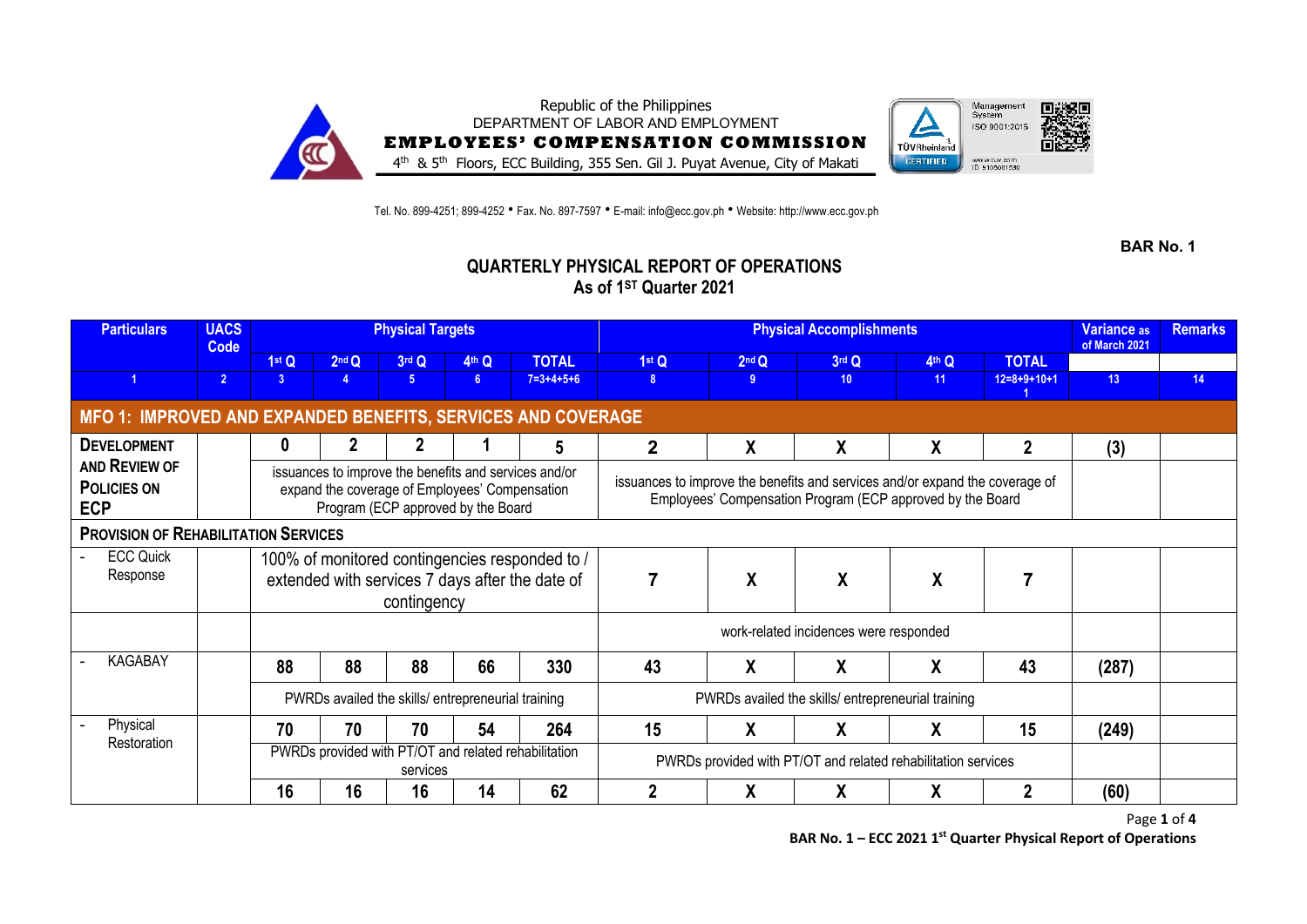| <b>Particulars</b>                              | <b>UACS</b><br>Code |                                                                                                        |                                                                                                            | <b>Physical Targets</b>                                                                                    |                                                                                                                                 |                                                                                                     |                                                                                                                                                                    | Variance as<br>of March 2021 | <b>Remarks</b>                                            |                  |                                                                                              |                                 |    |
|-------------------------------------------------|---------------------|--------------------------------------------------------------------------------------------------------|------------------------------------------------------------------------------------------------------------|------------------------------------------------------------------------------------------------------------|---------------------------------------------------------------------------------------------------------------------------------|-----------------------------------------------------------------------------------------------------|--------------------------------------------------------------------------------------------------------------------------------------------------------------------|------------------------------|-----------------------------------------------------------|------------------|----------------------------------------------------------------------------------------------|---------------------------------|----|
|                                                 |                     | 1st Q                                                                                                  | 2 <sup>nd</sup> Q                                                                                          | 3rd Q                                                                                                      | 4th Q                                                                                                                           | <b>TOTAL</b>                                                                                        | 1st Q                                                                                                                                                              | 2 <sup>nd</sup> Q            | 3rd Q                                                     | 4th Q            | <b>TOTAL</b>                                                                                 |                                 |    |
| $\blacktriangleleft$                            | $\overline{2}$      | 3 <sup>7</sup>                                                                                         | $\overline{4}$                                                                                             | 5 <sub>1</sub>                                                                                             | 6 <sup>1</sup>                                                                                                                  | $7=3+4+5+6$                                                                                         | 8 <sup>7</sup>                                                                                                                                                     | 9 <sup>°</sup>               | 10                                                        | 11               | $12=8+9+10+1$                                                                                | 13                              | 14 |
|                                                 |                     |                                                                                                        |                                                                                                            |                                                                                                            |                                                                                                                                 | PWRDs provided with rehabilitation appliances/ prosthesis                                           |                                                                                                                                                                    |                              | PWRDs provided with rehabilitation appliances/ prosthesis |                  |                                                                                              |                                 |    |
| <b>ECP INFORMATION DISSEMINATION</b>            |                     |                                                                                                        |                                                                                                            |                                                                                                            |                                                                                                                                 |                                                                                                     |                                                                                                                                                                    |                              |                                                           |                  |                                                                                              |                                 |    |
| No. of IEC materials<br>developed and produced  |                     | $\mathbf{0}$                                                                                           | $\overline{2}$                                                                                             | $\mathbf{3}$                                                                                               | $\boldsymbol{0}$                                                                                                                | $5\phantom{.0}$                                                                                     | 9<br>3 Animated<br>Videos (SE<br>Coverage, Filing<br>Process.<br>Milestone<br>Video)<br>2 Success<br>Stories/Testimo<br>nial Videos<br>4 Radio Drama<br>Commercial | $\boldsymbol{X}$             | $\boldsymbol{X}$                                          | $\boldsymbol{X}$ | 9                                                                                            | 4                               |    |
|                                                 |                     |                                                                                                        |                                                                                                            |                                                                                                            | IEC materials developed and produced                                                                                            |                                                                                                     |                                                                                                                                                                    |                              |                                                           |                  |                                                                                              |                                 |    |
| No. of ECP<br>advocacy<br>seminars<br>conducted |                     | 133<br>ECP<br>seminars<br>conducte<br>d w/<br>8,000<br>participa<br>nts from<br>4,000<br>compani<br>es | 133<br>ECP<br>seminar<br>s<br>conduct<br>ed w/<br>8,000<br>participa<br>nts from<br>4,000<br>compani<br>es | 133<br>ECP<br>seminar<br>s<br>conduct<br>ed w/<br>8,000<br>participa<br>nts from<br>4,000<br>compani<br>es | 101<br><b>ECP</b><br>seminar<br>$\mathbf{s}$<br>conduct<br>ed w/<br>6,000<br>participa<br>nts<br>from<br>3,000<br>compani<br>es | 500<br>ECP<br>seminars<br>conducted<br>W/<br>30,000<br>participant<br>s from<br>15,000<br>companies | 138<br>ECP seminars<br>conducted w/<br>6,404<br>participants<br>from<br>3,124<br>companies                                                                         | $\boldsymbol{X}$             | $\boldsymbol{X}$                                          | $\boldsymbol{X}$ | 138<br>ECP<br>seminars<br>conducted<br>w/6,404<br>participants<br>from<br>3,124<br>companies | (362)<br>(23, 596)<br>(11, 876) |    |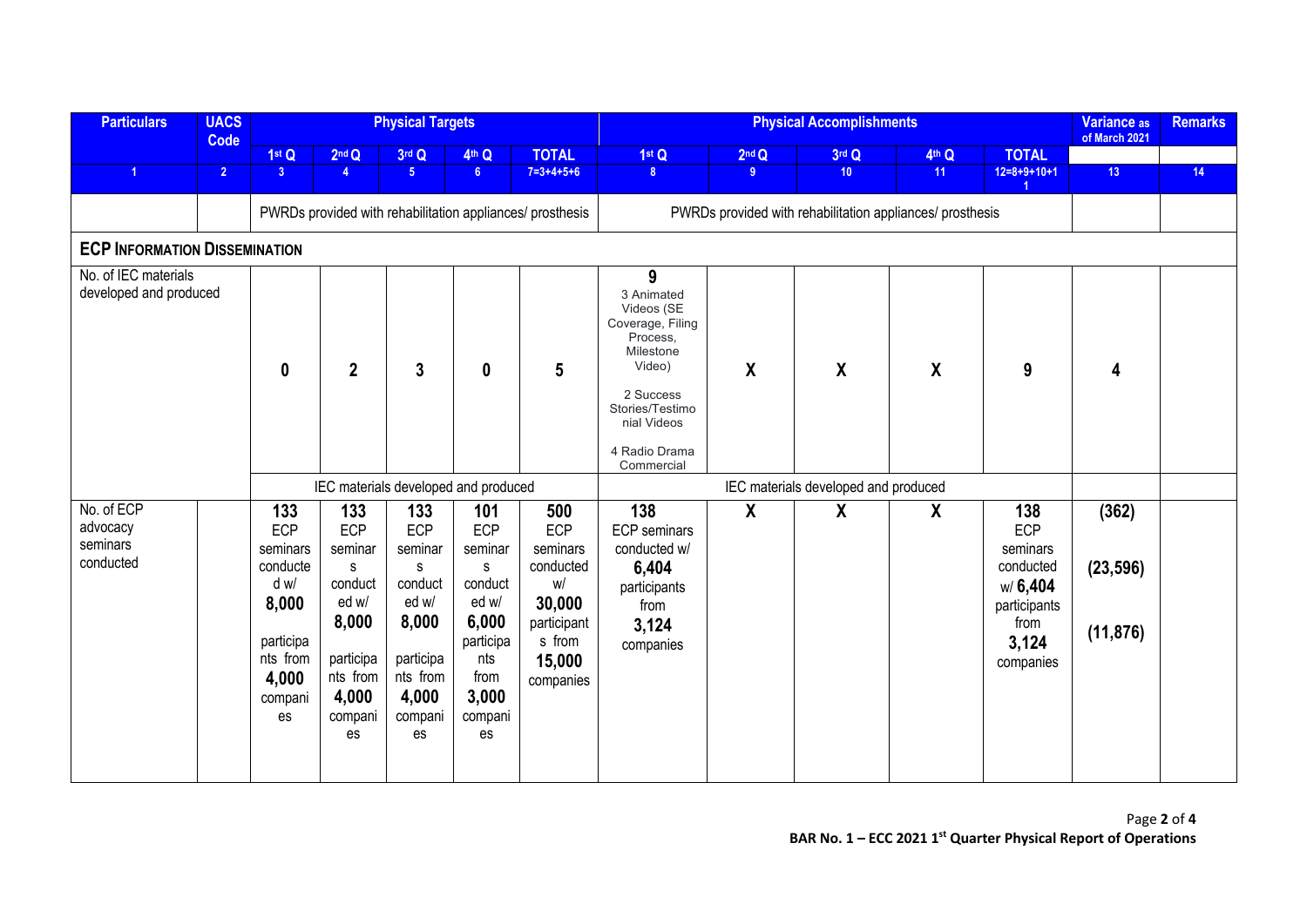| <b>Particulars</b>                                                    | <b>UACS</b><br>Code                       |                                               |                                                  | <b>Physical Targets</b>                          |                                                  |                                                                                     |                                                                     | <b>Physical Accomplishments</b> |                  |                                                                                              |                                                                              |               |    |  |
|-----------------------------------------------------------------------|-------------------------------------------|-----------------------------------------------|--------------------------------------------------|--------------------------------------------------|--------------------------------------------------|-------------------------------------------------------------------------------------|---------------------------------------------------------------------|---------------------------------|------------------|----------------------------------------------------------------------------------------------|------------------------------------------------------------------------------|---------------|----|--|
|                                                                       |                                           | 1st Q                                         | 2 <sup>nd</sup> Q                                | 3rd Q                                            | 4th Q                                            | <b>TOTAL</b>                                                                        | 1stQ                                                                | 2 <sup>nd</sup> Q               | 3rd Q            | 4th Q                                                                                        | <b>TOTAL</b>                                                                 | of March 2021 |    |  |
| 1                                                                     | $\overline{2}$                            | 3 <sup>1</sup>                                | $\overline{4}$                                   | 5 <sup>1</sup>                                   | 6 <sup>1</sup>                                   | $7 = 3 + 4 + 5 + 6$                                                                 | 8                                                                   | 9                               | 10 <sup>°</sup>  | 11                                                                                           | $12=8+9+10+1$                                                                | 13            | 14 |  |
| MFO 2: APPEALED CASES DISPOSED                                        |                                           |                                               |                                                  |                                                  |                                                  |                                                                                     |                                                                     |                                 |                  |                                                                                              |                                                                              |               |    |  |
| <b>DISPOSITION OF EC APPEALED CASES</b><br>1.                         |                                           |                                               |                                                  |                                                  |                                                  |                                                                                     |                                                                     |                                 |                  |                                                                                              |                                                                              |               |    |  |
| No. of appealed<br>cases disposed as<br>of 20 November<br>2020        | 100%<br>Disposition rate by Nov. 20, 2021 |                                               |                                                  |                                                  |                                                  | 51%<br>Disposition rate<br>(20 EC cases<br>disposed out of<br>39 cases<br>received) | $\boldsymbol{\mathsf{X}}$                                           | $\boldsymbol{X}$                | $\boldsymbol{X}$ | 51%<br>Disposition<br>rate<br>(20 EC<br>cases<br>disposed<br>out of 39<br>cases<br>received) | (49%)                                                                        |               |    |  |
| No. of appealed<br>cases disposed<br>within PCT of 20<br>working days |                                           |                                               |                                                  | 100%<br>Disposition rate within PCT              |                                                  |                                                                                     | 100%<br>Disposition rate<br>(20 EC cases<br>disposed within<br>PCT) | $\boldsymbol{\mathsf{X}}$       | $\boldsymbol{X}$ | $\boldsymbol{X}$                                                                             | 100%<br>Disposition<br>rate<br>$(20)$ EC<br>cases<br>disposed<br>within PCT) |               |    |  |
| <b>GENERAL ADMINISTRATION AND SUPPORT SERVICES (GASS)</b>             |                                           |                                               |                                                  |                                                  |                                                  |                                                                                     |                                                                     |                                 |                  |                                                                                              |                                                                              |               |    |  |
| <b>Technical Support</b><br>for Policy/Program<br>Development         |                                           | Technica<br>I support<br>services<br>provided | Technic<br>al<br>support<br>services<br>provided | Technic<br>al<br>support<br>services<br>provided | Technic<br>al<br>support<br>services<br>provided | Technical<br>support<br>services<br>provided                                        | <b>Technical</b><br>support<br>services<br>provided                 |                                 |                  |                                                                                              |                                                                              |               |    |  |